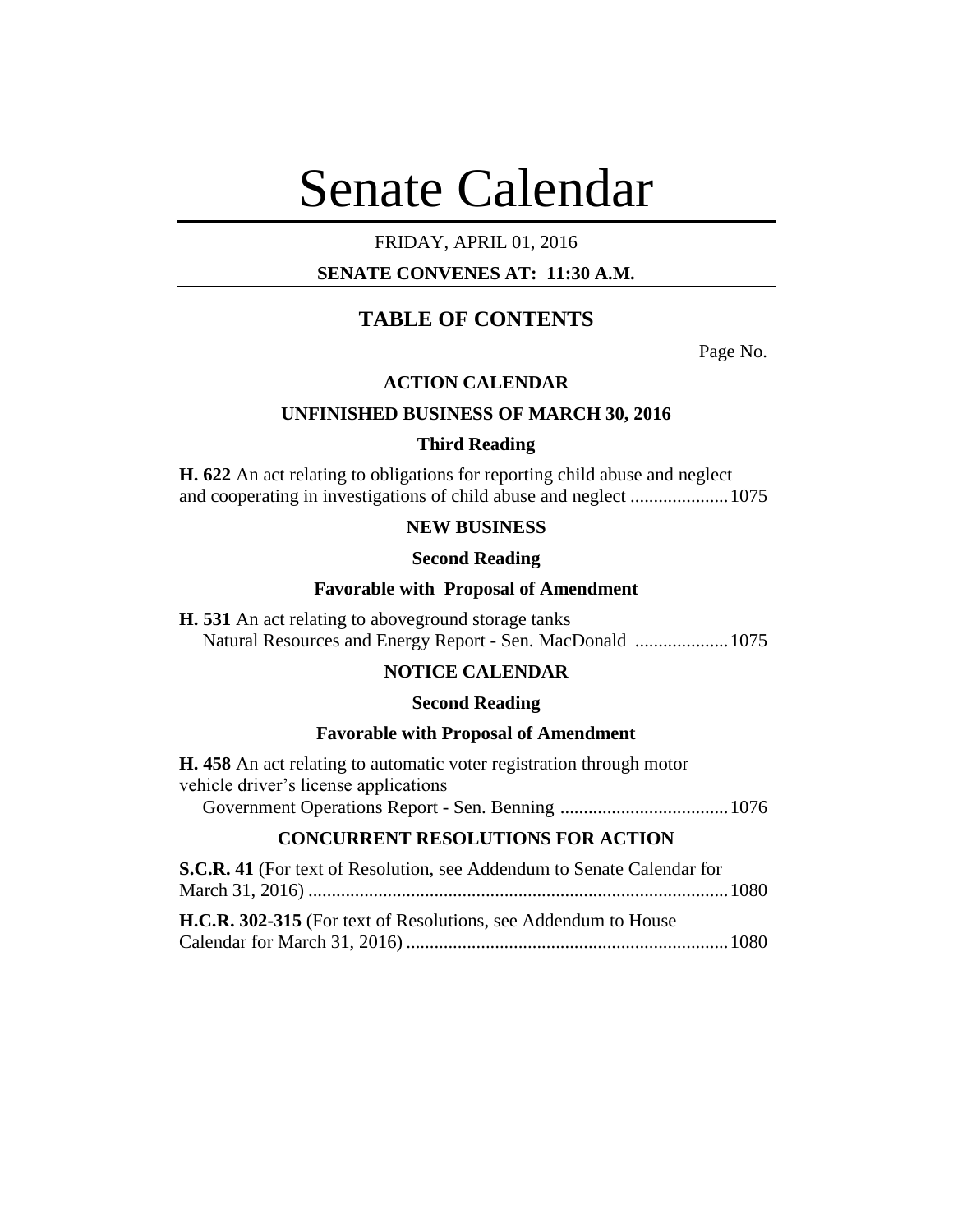#### **ORDERS OF THE DAY**

#### **ACTION CALENDAR**

## **UNFINISHED BUSINESS OF WEDNESDAY, MARCH 30, 2016**

#### **Third Reading**

#### **H. 622.**

An act relating to obligations for reporting child abuse and neglect and cooperating in investigations of child abuse and neglect.

#### **NEW BUSINESS**

#### **Second Reading**

## **Favorable with Proposal of Amendment**

## **H. 531.**

An act relating to aboveground storage tanks.

## **Reported favorably with recommendation of proposal of amendment by Senator MacDonald for the Committee on Natural Resources & Energy.**

The Committee recommends that the Senate propose to the House to amend the bill as follows:

First: In Sec. 1, 10 V.S.A. § 1929a (c)(4), after the semicolon by striking out the word "and" and in subdivision (5), by striking out the period at the end of the subdivision and inserting in lieu thereof the following: ; and and by adding a new subdivision (6) to read as follows:

(6) requirements for the reuse of an aboveground storage tank removed under the requirement of subsection (g) of this section.

Second: In Sec. 1, 10 V.S.A. § 1929a, by striking out subsection (g) in its entirety and inserting in lieu thereof a new subsection (g) to read as follows:

(g) If the owner of any aboveground storage tank that serves a structure converts the type of fuel used for the structure from fuel oil or kerosene to natural gas so that the structure is no longer served for any purpose by the aboveground storage tank, the owner shall have the aboveground storage tank used to store fuel oil or kerosene and any fill pipes removed at the same time as the conversion. As used in this subsection, "structure" means any assembly of materials that is intended for occupancy or use by a person and that has at least three walls and a roof.

(Committee vote: 4-0-0)

(For House amendments, see House Journal for March 16, 2016, page 424 and March 17, 2016, page 486)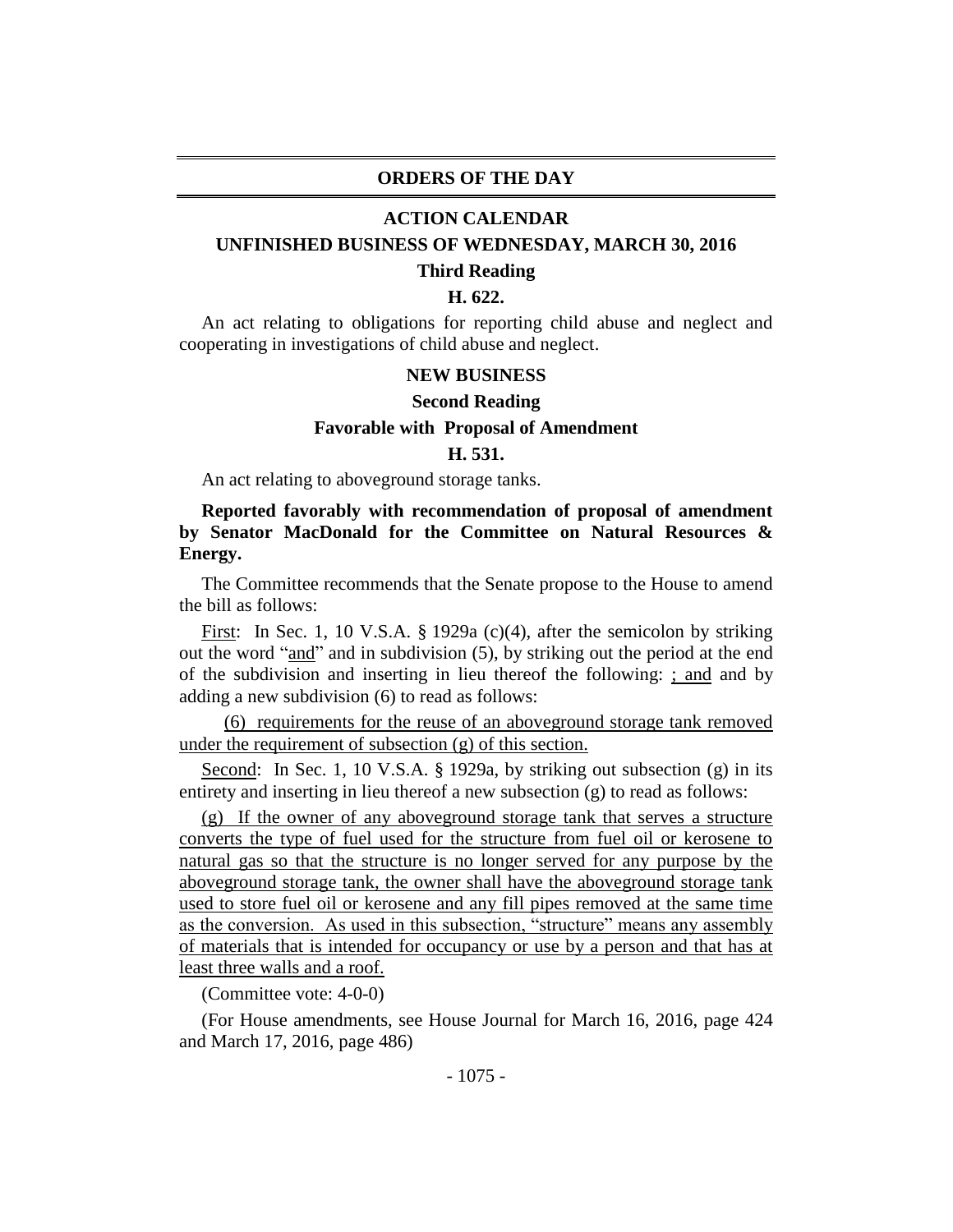#### **NOTICE CALENDAR**

#### **Second Reading**

#### **Favorable with Proposal of Amendment**

#### **H. 458.**

An act relating to automatic voter registration through motor vehicle driver's license applications.

## **Reported favorably with recommendation of proposal of amendment by Senator Benning for the Committee on Government Operations.**

The Committee recommends that the Senate propose to the House to amend the bill by striking out all after the enacting clause and inserting in lieu thereof the following:

Sec. 1. 17 V.S.A. § 2145a is amended to read:

## § 2145a. REGISTRATIONS AT THE DEPARTMENT OF MOTOR **VEHICLES**

(a) An application for, or renewal of, a motor vehicle driver's license or nondriver identification card shall serve as a simultaneous application to register to vote unless the applicant declines to sign the voter registration portion of the application checks the box on the application designating that he or she declines to use the application as a voter registration application.

 $(b)(1)$  The voter registration portion of the A motor vehicle driver's license or nondriver identification card application shall provide and request the following information required to be provided under section 2145 of this chapter and shall be in the form approved by the Secretary of State:

(A) The applicant's citizenship.

(B) The applicant's place and date of birth.

(C) The applicant's town of legal residence.

(D) The applicant's street address or a description of the physical location of the applicant's residence. The description must contain sufficient information so that the town clerk can determine whether the applicant is a resident of the town.

(E) The voter's oath.

(F) The applicant's e-mail address, which shall be optional to provide.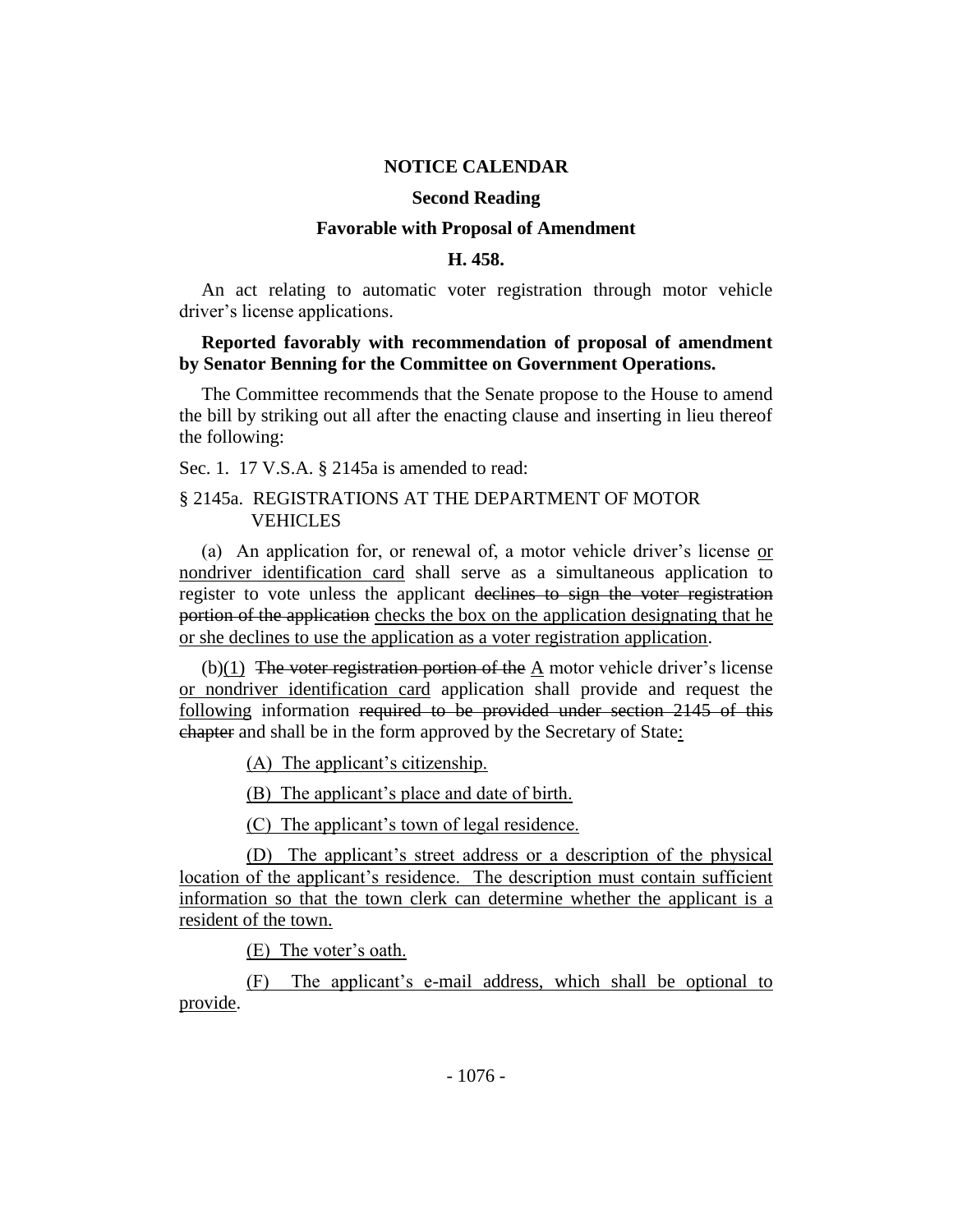(2) A motor vehicle driver's license or nondriver identification card application shall provide the following statements:

(A) "By signing and submitting this application, you are authorizing the Department of Motor Vehicles to transmit this application to the Secretary of State for voter registration purposes. YOU MAY DECLINE TO REGISTER. Both the office through which you submit this application and your decision of whether or not to register will remain confidential and will be used for voter registration purposes only."

(B) "In order to be registered to vote, you must: (1) be a U.S. citizen; (2) be a resident of Vermont; (3) have taken the voter's oath; and (4) be 18 years of age or older. Any person meeting the requirements of  $(1)$ – $(3)$  who will be 18 years of age on or before the date of a general election may register and vote in the primary election immediately preceding that general election. Failure to decline to register is an attestation that you meet the requirements to vote."

(3) A motor vehicle driver's license or nondriver identification card application shall provide the penalties provided by law for submission of a false voter registration application and shall require the signature of the applicant, under penalty of perjury.

\* \* \*

 $(d)(1)$  The Department of Motor Vehicles shall transmit voter registration motor vehicle driver's license and nondriver identification card applications received under this section to the Secretary of State not later than five days after the date the application was accepted by the Department, or before the date of any primary or general election, whichever is sooner.

(2) The Department of Motor Vehicles shall not transmit motor vehicle driver's license and nondriver identification card applications when the applicant has designated that he or she declines to be registered.

(3) The Department of Motor Vehicles shall ensure confidentiality of records as required by subdivision  $(b)(2)(A)$  of this section.

\* \* \*

(f) In transmitting applications received under this section, the Secretary shall ensure compliance with the requirements of 15 V.S.A. chapter 21, subchapter 3.

(g) The Secretary shall take appropriate measures to educate the public about voter registration under this section.

Sec. 2. 17 V.S.A. § 2145 is amended to read: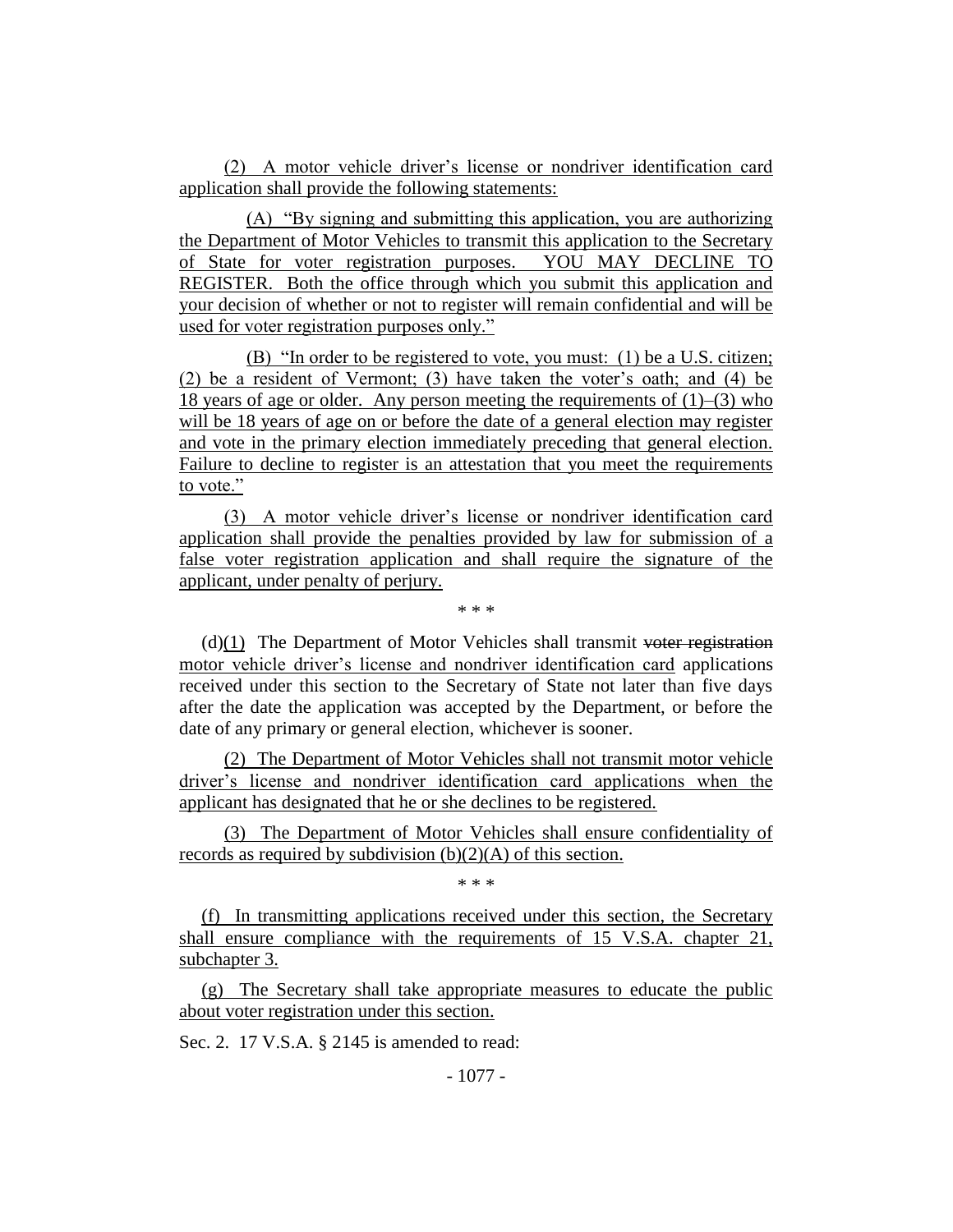#### § 2145. APPLICATION FORMS

(a) The voter registration application shall be in the form approved by the Federal Election Commission or by the Secretary of State. The application form approved by the Secretary shall include:

\* \* \*

(2) The voter's oath and a space for a person administering the voter's oath to another to execute the written notification required by section 2124 of this title.

\* \* \*

(4) The following statements:

(A) "If you were provided with this form when you applied for, or renewed, a motor vehicle driver's license or were provided with this application form by a voter registration agency, you may decline to register. If you decline to register, your failure to register will remain confidential and will be used only for voter registration purposes."

(B) "If you are submitting this application in connection with a motor vehicle driver's license application, or renewal, or through a voter registration agency, the office through which you submitted this application will remain confidential and will be used only for voter registration purposes."

(5) The following statement on applications provided by the Department of Motor Vehicles: "Keep this receipt and take it to the polls when you go to vote. This is proof you submitted an application for registration." [Repealed.]

\* \* \*

(f) A person who makes a false statement in completing a voter registration application form or the voter registration portion of an application for a motor vehicle driver's license or nondriver identification card knowing the statement to be false shall be subject to the penalties of perjury as provided in 13 V.S.A. § 2901, except that a person who is not eligible to register to vote and who otherwise completes the application accurately shall not be considered to have made a false statement under this subsection by his or her unintentional failure to decline to register on a motor vehicle driver's license or nondriver identification card application under section 2145a of this chapter.

\* \* \*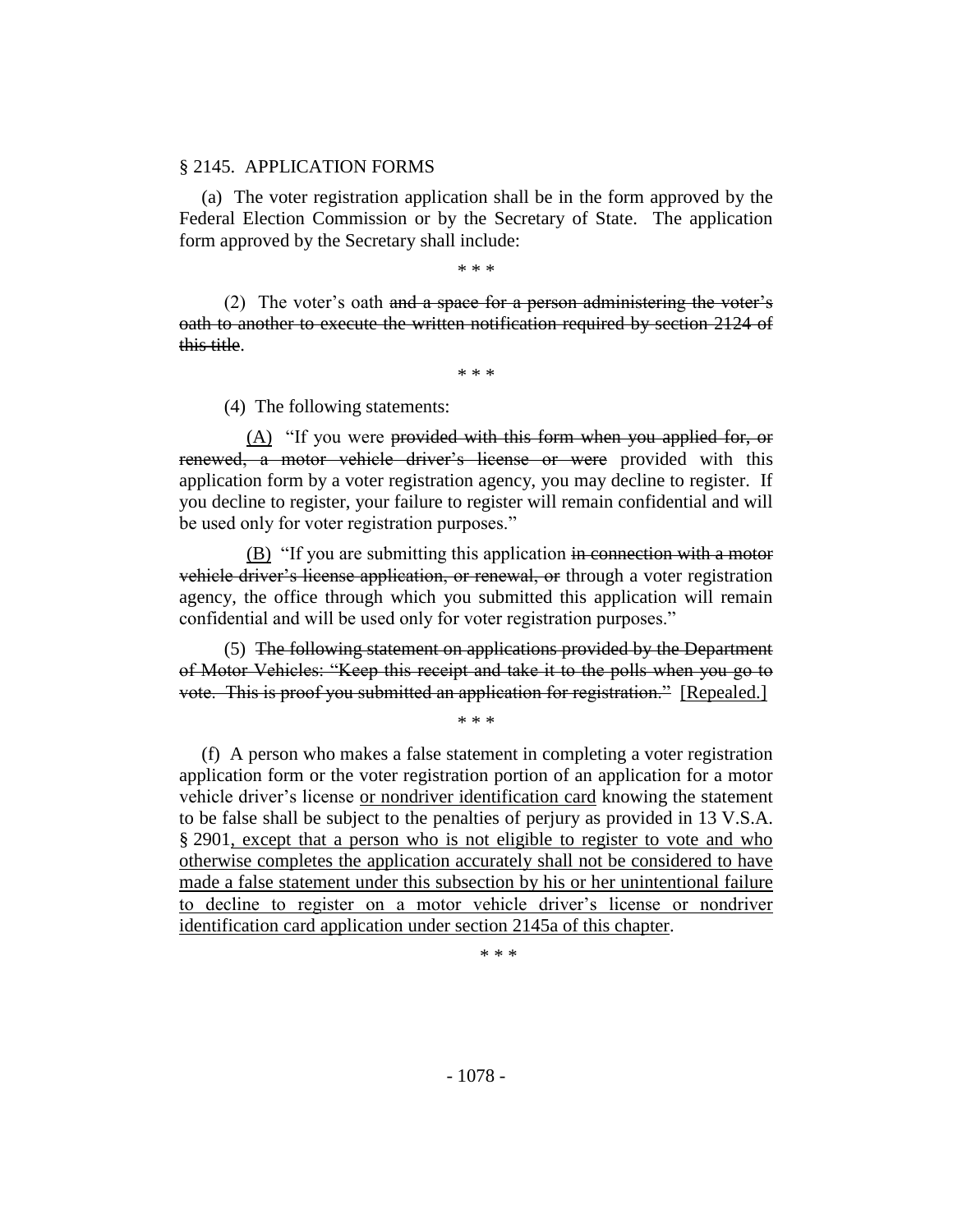Sec. 3. 17 V.S.A. § 2124 is amended to read:

## § 2124. VOTER'S OATH OR AFFIRMATION; HOW ADMINISTERED; APPLICATION

\* \* \*

(b) A person who administers the voter's oath or affirmation to another shall forthwith sign the appropriate place on the application or sign some other written notification giving the person's name and the date the oath or affirmation was administered. [Repealed.]

(c) At a minimum, the town clerk shall keep the completed applications for addition to the checklist, or an electronic copy thereof, through the end of the general election cycle that follows the one in which the application was received. If the written notification that a person has taken the oath or affirmation is submitted separately from the application, it shall be filed along with the application. The town clerk shall verify, upon request, that a voter has been given the oath or affirmation.

Sec. 4. 17 V.S.A. § 2144a is amended to read:

#### § 2144a. REGISTRATION

A person who desires to register to vote may apply in any of the following ways:

(1) Simultaneously with his or her application for, or renewal of, a motor vehicle driver's license or nondriver identification card as provided in section 2145a of this chapter.

\* \* \*

Sec. 5. 23 V.S.A. § 603(a)(4) is added to read:

(4) Any new or renewal application form shall provide for and request the information required in 17 V.S.A. § 2145a.

Sec. 6. 1 V.S.A. § 317(c) is amended to read:

(c) The following public records are exempt from public inspection and copying:

\* \* \*

(31) Records of a registered voter's month and day of birth, motor vehicle operator's license number, and the last four digits of the applicant's Social Security number contained in an application to the statewide voter checklist or the statewide voter checklist established under 17 V.S.A. § 2154 or the failure to register to vote under 17 V.S.A. § 2145a.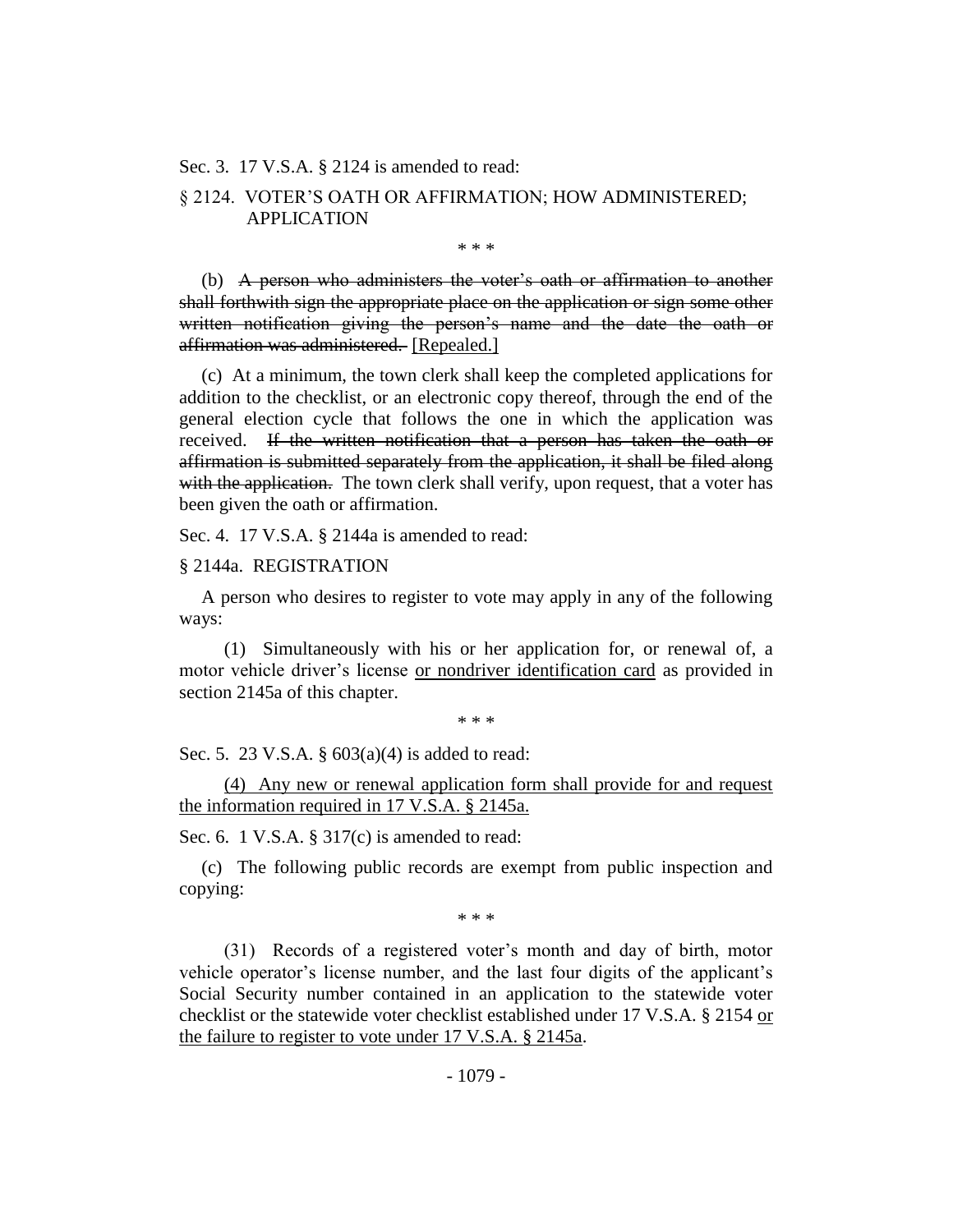#### Sec. 7. SECRETARY OF STATE; STUDY

The Secretary of State shall consult with the Office of the Attorney General to examine ways in which to register persons 16 years of age who will be 18 years of age on or before the next general election. The Secretary of State shall issue a report to the Senate and House Committees on Government Operations on or before January 15, 2017.

Sec. 8. EFFECTIVE DATES

(a) This section and Sec. 7 (secretary of state study) shall take effect on passage.

(b) The remainder of the act shall take effect on July 1, 2017.

(Committee vote: 5-0-0)

(For House amendments, see House Journal for February 26, 2016, page 292 and March 8, 2016 page 315)

## **CONCURRENT RESOLUTIONS FOR ACTION**

**S.C.R. 41** (For text of Resolution, see Addendum to Senate Calendar for March 31, 2016)

**H.C.R. 302-315** (For text of Resolutions, see Addendum to House Calendar for March 31, 2016)

#### **PUBLIC HEARINGS**

## **SENATE APPROPRIATIONS COMMITTEE H.875 (FY 2017 Budget) ADVOCATES TESTIMONY**

On **Tuesday**, **April 5, 2016** beginning at **1:30 pm**, the Senate Appropriations Committee will be taking testimony from advocates regarding the Fiscal Year 2017 Budget (H.875) in Room 10 of the State House. **All available time slots have been filled.** To submit written testimony to the committee please contact Becky Buck at the Legislative Joint Fiscal Office located at 1 Baldwin Street (phone: 828-5969) or via email at: rbuck@leg.state.vt.us